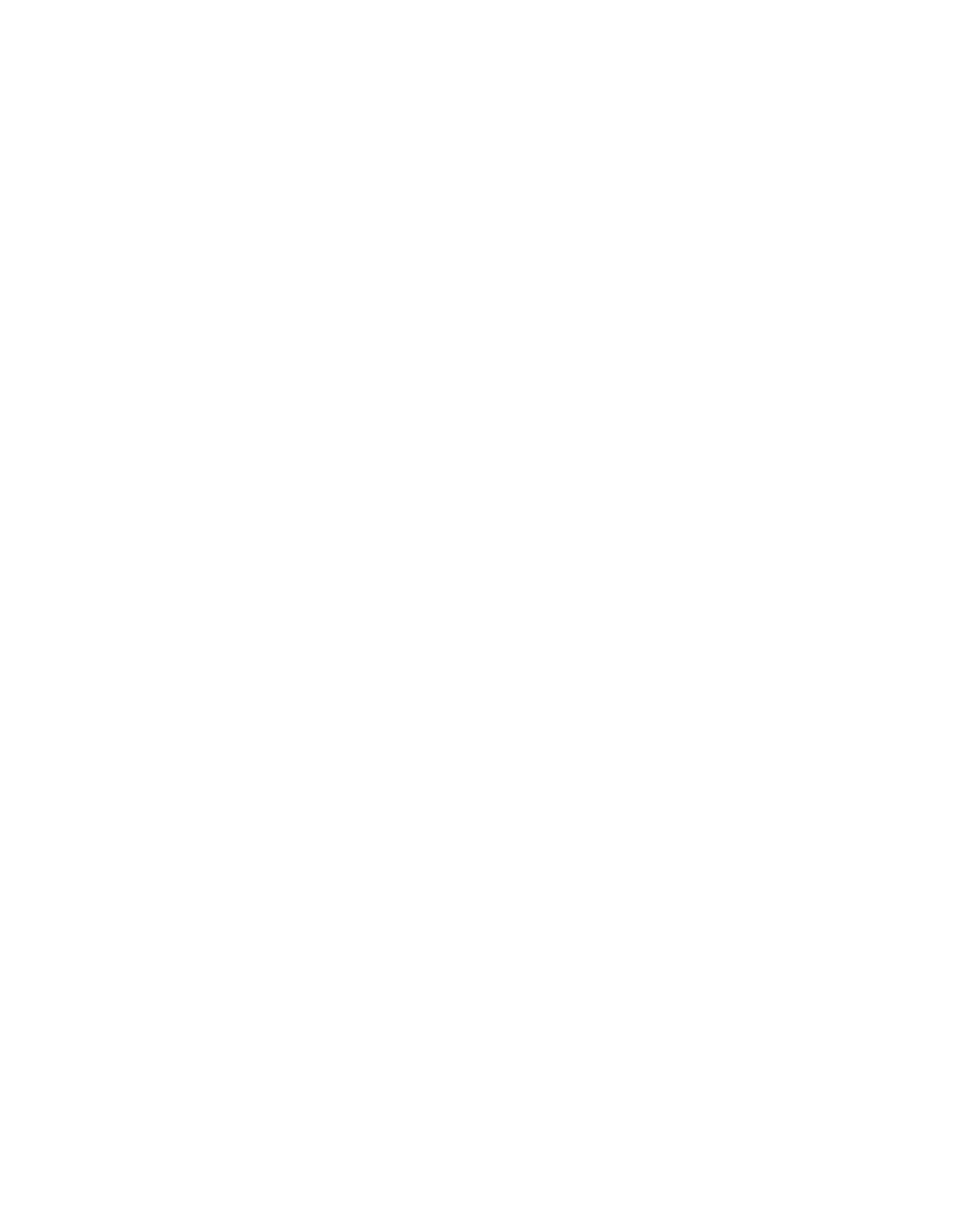## Table of Contents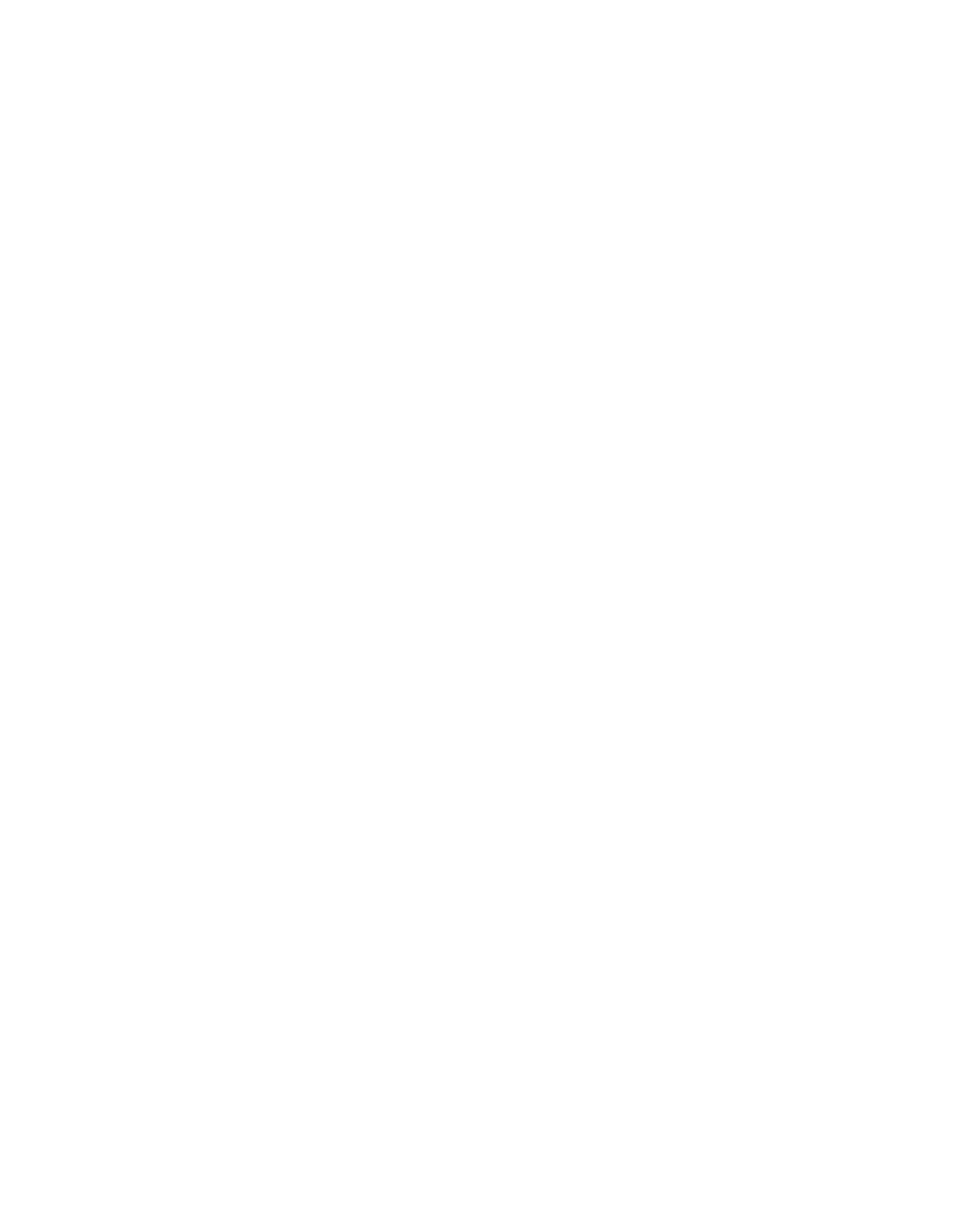## Introduction

At the 11th meeting of INTOSAI's Working Group on Environmental Auditing (WGEA) in Arusha, Tanzania, in June 2007 (WG11), a number of supreme audit institutions (SAIs) agreed to cooperate in designing and undertaking a coordinated audit of climate change programs. Fourteen SAIs, referred to as "the partners," were part of the collaboration: Australia, Austria, Brazil, Canada, Estonia, Finland, Greece, Indonesia, Norway, Poland, Slovenia, South Africa, the United Kingdom, and the United States.

This cooperation project was the first of its kind for the WGEA and, for several of the partners, was their first coordinated audit of this type. The partners represent a diverse group, with a range of experience in auditing climate change programs and a mix of audit mandates and practices.

The joint summary report—*Coordinated International Audit on Climate Change: Key Implications for Governments and their Auditors*—is the culmination of the partners' work together. Yet it is not the only measure of their success. Together, they have encouraged and supported dozens of national audits of climate change programs, shared their best ideas and practices in how to audit such programs, and identified lessons learned to strengthen cooperative undertakings in the future. The project's success reflects the passion and dedication of many individuals that sustained their efforts over three years.

The partners have learned a great deal together. And there are probably things they would do differently if doing it all over again.

This is the final report from the Project Leader, Mr. John Reed of the Office of the Auditor General of Canada. The purpose of this report is to capture the process used and the lessons learned in executing the coordinated international audit on climate change. It is divided into three sections:

- a chronicle of the process used to plan and guide the project
- lessons learned from the perspectives of the individual participants
- perspectives of the Project Leader

### 1. Process Used to Plan and Guide the Cooperation

The following section sets out the key activities and meetings that took place over the three-year course of this cooperation project. It is organized chronologically and roughly by the sequence of events that took place. Key documents used in this process are included in the appendix.

As the Project Leader, my overall approach to planning and managing this project was founded on three pillars of activity that I believe are required to achieve breakthrough results:

- establishing a **shared vision**
- securing **commitments** to achieve the vision
- encouraging and taking **action** in line with the commitments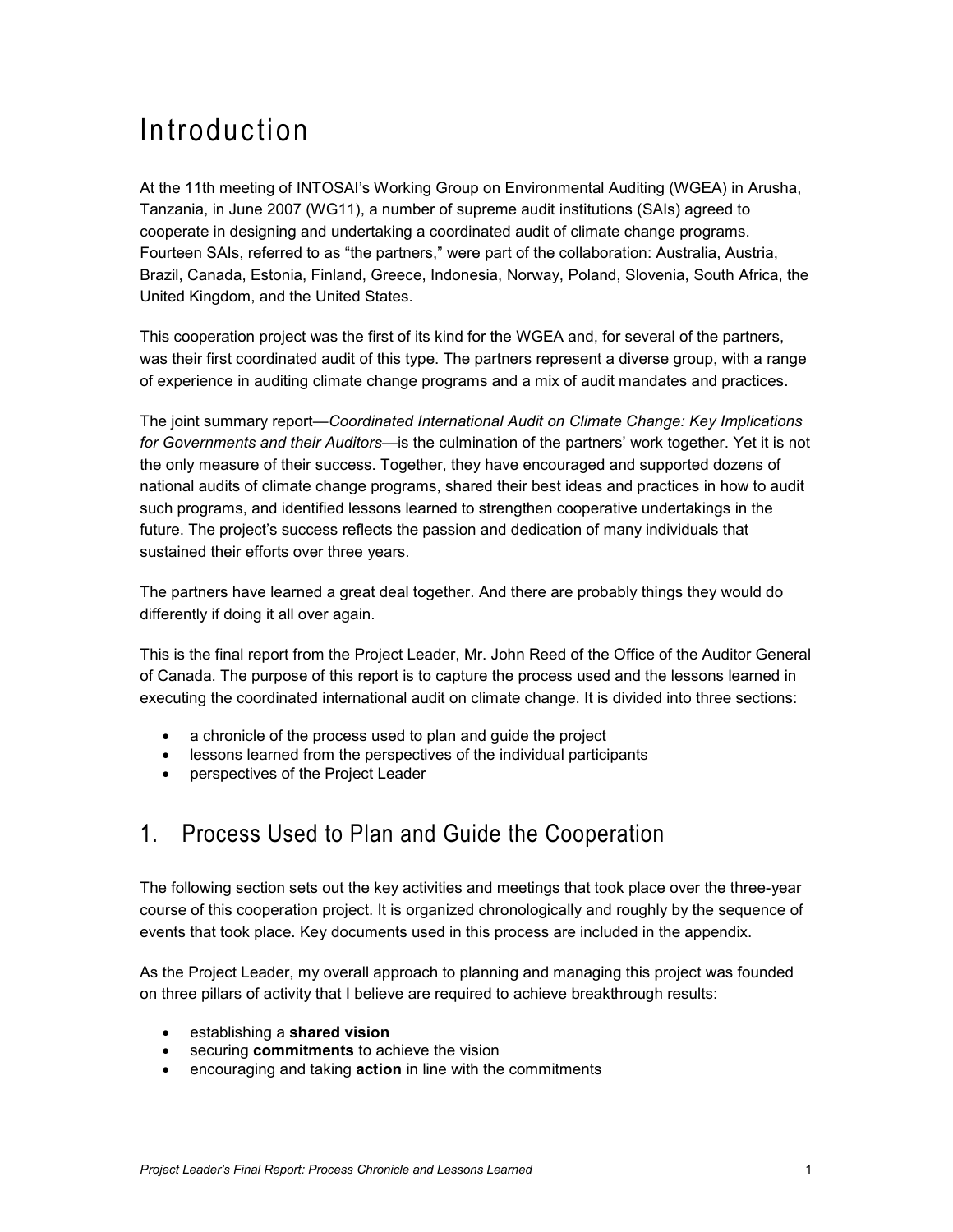Emphasis on these three pillars was deliberate and was repeated throughout the project, in many email communications and at each meeting of the partners. Constant communication was the "glue" between the pillars.

Establishing a shared vision for the project was a condition for success. Explicit elements of the vision for this project were the project objectives, the form of cooperation, and the purpose and structure of the joint summary report. Taken together, this vision directed us toward a future result that had never been attempted before, a vision based on new possibilities. This is significant because it challenged us to think "outside of the box," and to examine new ways of working together.

Securing commitment to the vision took place at both the organizational and individual level. Organizational commitment started at the 11th WGEA meeting in June 2007 when a number of SAIs signed up for the project. Organizational commitment was formalized through the cooperation framework that was circulated to and agreed to by virtually all heads of SAIs. Individual commitment was encouraged continuously, through, for example, inclusive and active participation in meetings, numerous emails from me, and delegated and distributed roles in sharing the workload.

Taking action in line with the commitments and vision was continuous and is fully described in the rest of this section.

### Planning Phase

#### **June to December 2007**

Most planning was carried out through written correspondence and email from me. Key to the early planning of the project was the use of Partners' Status Reports. The template for these status reports was based on the WGEA publication *Cooperation Between SAIs: Tips and Examples for Cooperative Audits*. This publication lays out a series of useful tips that follow the sequence of the audit process.

The first formal (email) correspondence from me to the partners occurred in September 2007. The purpose of this was to start communication between the project partners (the *Cooperation Between SAIs* publication identifies good communication as the most important factor for a successful cooperative audit) and to start planning the first face-to-face meeting. This email transmitted Partners' Status Report #1 (attached in the appendix) into which I had embedded a series of questions to the partners. These questions were intended to solicit preliminary views on a host of matters to be discussed and decisions to be taken during the planning phase. The partners' responses to the questions were recorded into the next Partners' Status Report #2. These responses identified areas of agreement and disagreement and issues to discuss at the partners' first meeting. This process of embedding questions and recording responses into subsequent status reports continued through the planning phase of the project.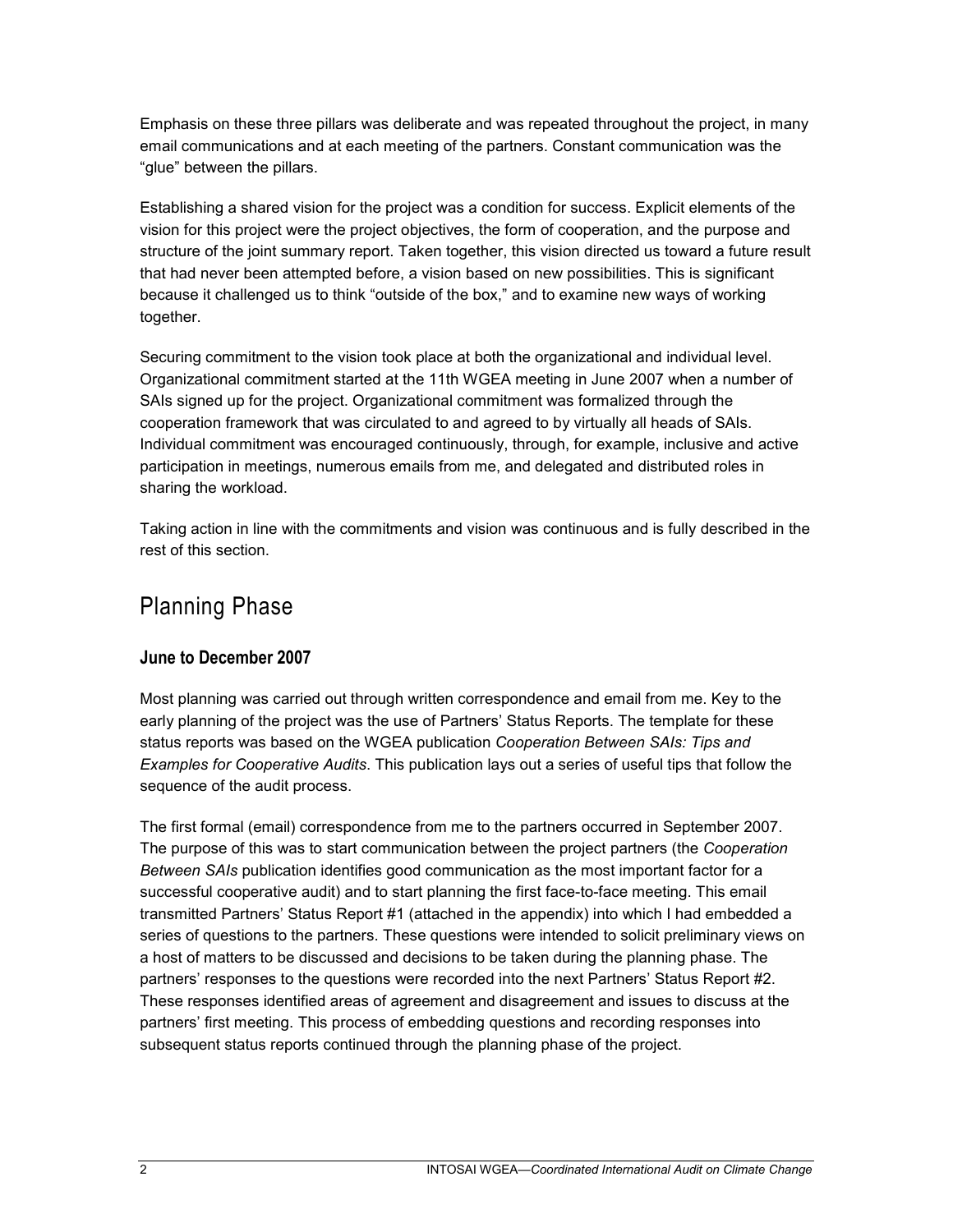#### **January 2008: Partners' First Meeting, Pretoria, South Africa**

The first meeting was held 29 January to 1 February 2008 and was attended by 26 representatives from 13 of the 14 participating SAIs and the World Bank. Experts from the United Nations Framework Convention on Climate Change (Mr. Cam Carruthers) and the International Institute for Sustainable Development (Mr. John Drexhage) participated via videoconference. These experts had been invited to provide important technical background to the partners and were also invited as part of our project objective of building relationships with key external stakeholders.

The Partners' Status Report #2 was distributed prior to the meeting and, for the reasons noted above, had provided a good foundation for the discussions that took place.

The main objectives of this meeting were to discuss and reach agreement on:

- the partners' high-level vision and expectations for the project, including the project objectives and form of cooperation
- the audit approach, including broad audit objectives, topic areas, and researchable questions
- the nature and objectives of joint reporting
- the project timetable

The partners were unanimous in their support and enthusiasm for this cooperation project. The partners agreed on the following **objectives** of the cooperation project:

- to encourage and support effective national audits of climate change by supreme audit institutions
- to coordinate auditing and reporting of selected climate change subtopics in order to exploit the collective power and insights of participating SAIs in addressing a global problem
- to build strategic relationships with key international organizations

With respect to the **form of cooperation**, taking into account the voluntary nature of the cooperation as well as both the commonalities and differences among the SAIs, the partners concluded that a prescriptive model of cooperation, whereby all partners would follow the same approach and report on the same issues, would not work. Rather, the partners favoured a flexible model. Under this model, the partners worked together to develop a generic **audit approach**. This audit approach included suggested audit objectives, researchable questions, and audit criteria. Subsequently, partner SAIs used the generic audit approach as a "menu of options" from which to design and plan their respective national audits. In effect, each SAI had the flexibility to choose from a broad framework in a manner that suited its priorities. This generic audit approach was the foundation of the flexible model of cooperation and was intended both to guide the national audits undertaken by SAIs and to provide the basis for the joint reporting.

To start the process of developing the generic audit approach, I had identified prior to the meeting a series of suggested climate change topics (mitigation, adaptation, and science and technology) and subtopics (for example, planning, results measurement, and emissions monitoring). These topics and subtopics were based on responses received to questions posed in the Partners' Status Report #1. During the meeting, participants were divided into three small groups (corresponding to the topics of mitigation, adaptation, and science and technology) and were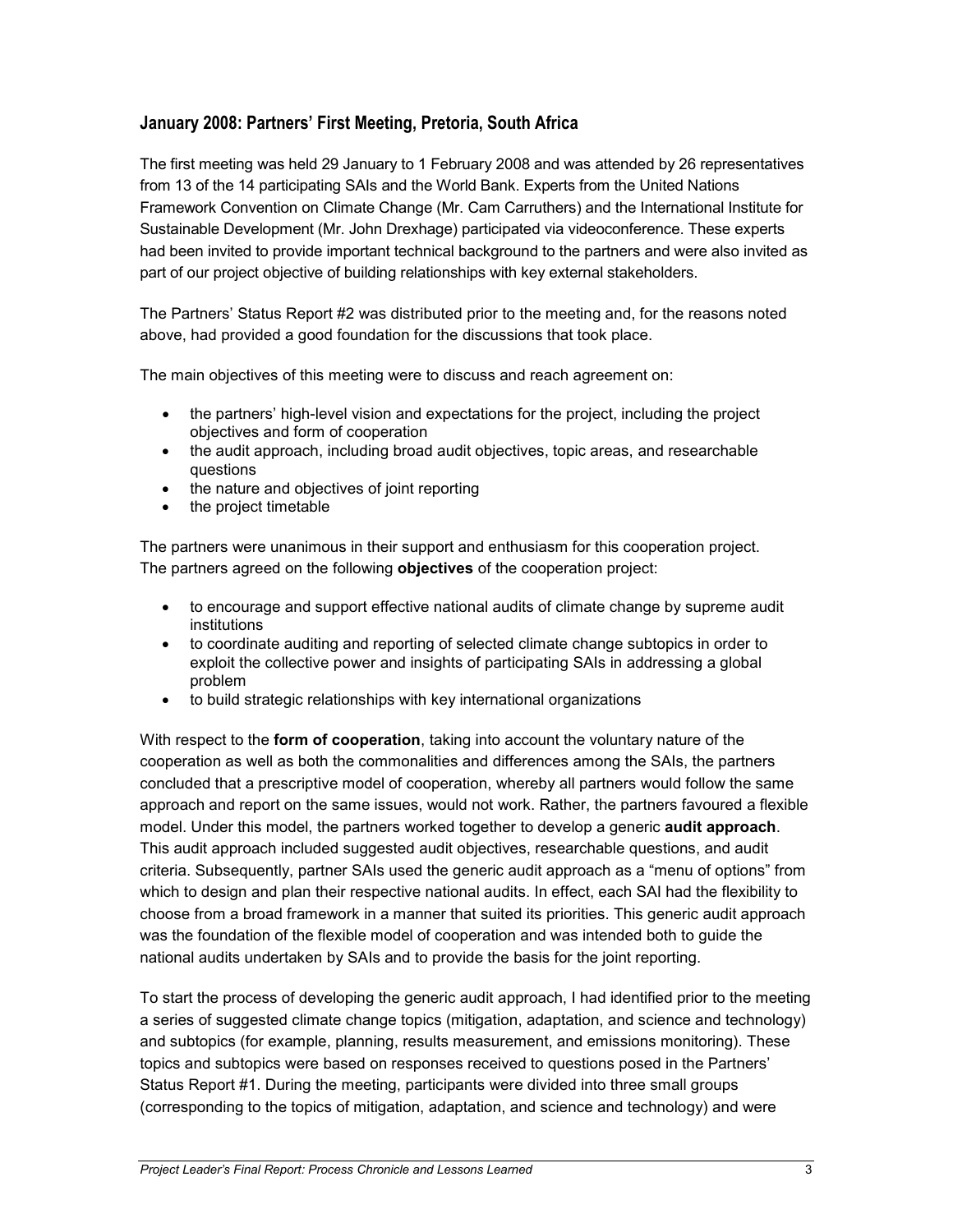charged with the task of elaborating these subtopics, audit objectives, researchable questions, and sources of audit criteria. Each small group was assigned a facilitator and rapporteur. The draft outputs were recorded in separate tables or what came to be called **audit approach matrices**.

Full details and outcomes of the meeting are described in the meeting minutes (attached in the appendix), which were prepared by me, circulated for comment, and finalized after the meeting.

#### **February to September 2008: Refining the Audit Approach**

Following the first meeting, the small groups continued to develop and refine the draft audit approach matrices, largely through email and teleconference. This took a significant amount of effort and back and forth discussion among the partners and small groups. This effort involved both dealing with the substance of the approach (for example, refining the researchable questions and audit criteria) and the form (ensuring a consistent and standardized format). Through this process, the topic of science and technology was blended into the topics of mitigation and adaptation.

In addition, throughout this period, I maintained communication with the partners on a variety of matters, including in preparation for the partners' second meeting.

#### **September 2008: Partners' Second Meeting, Oslo, Norway**

The partners met a second time from 21–25 September 2008 in Oslo, Norway. The meeting was attended by 12 of the 14 SAI partners and was facilitated by me. A representative of the internal audit function of the World Bank, though not an SAI, also attended the meeting as a special partner in this project. Mr. John Drexhage of the International Institute for Sustainable Development attended in person as an expert advisor.

The main objectives of this meeting were to discuss and reach agreement on:

- the final versions of the audit approach matrices and
- the structure and planned content of the joint summary report.

Several documents were distributed prior to the meeting, including:

- the Partners' Status Report #3 (this report included the responses of the partners to a series of new questions posed),
- a newly established "News and Views" template (based on this template, at the beginning of the meeting each partner was asked to provide a brief overview of the status of climate change activities in their country, their national audit plans, and their latest thinking on the project), and
- the near-final audit approach matrices.

During the meeting, working in two main groups (one for mitigation and one for adaptation), participants reviewed, amended, and finalized the audit approach matrices. Final editing and formatting was undertaken post-meeting by me and was finalized by November 2008. The final combined audit approach matrices are attached in the appendix.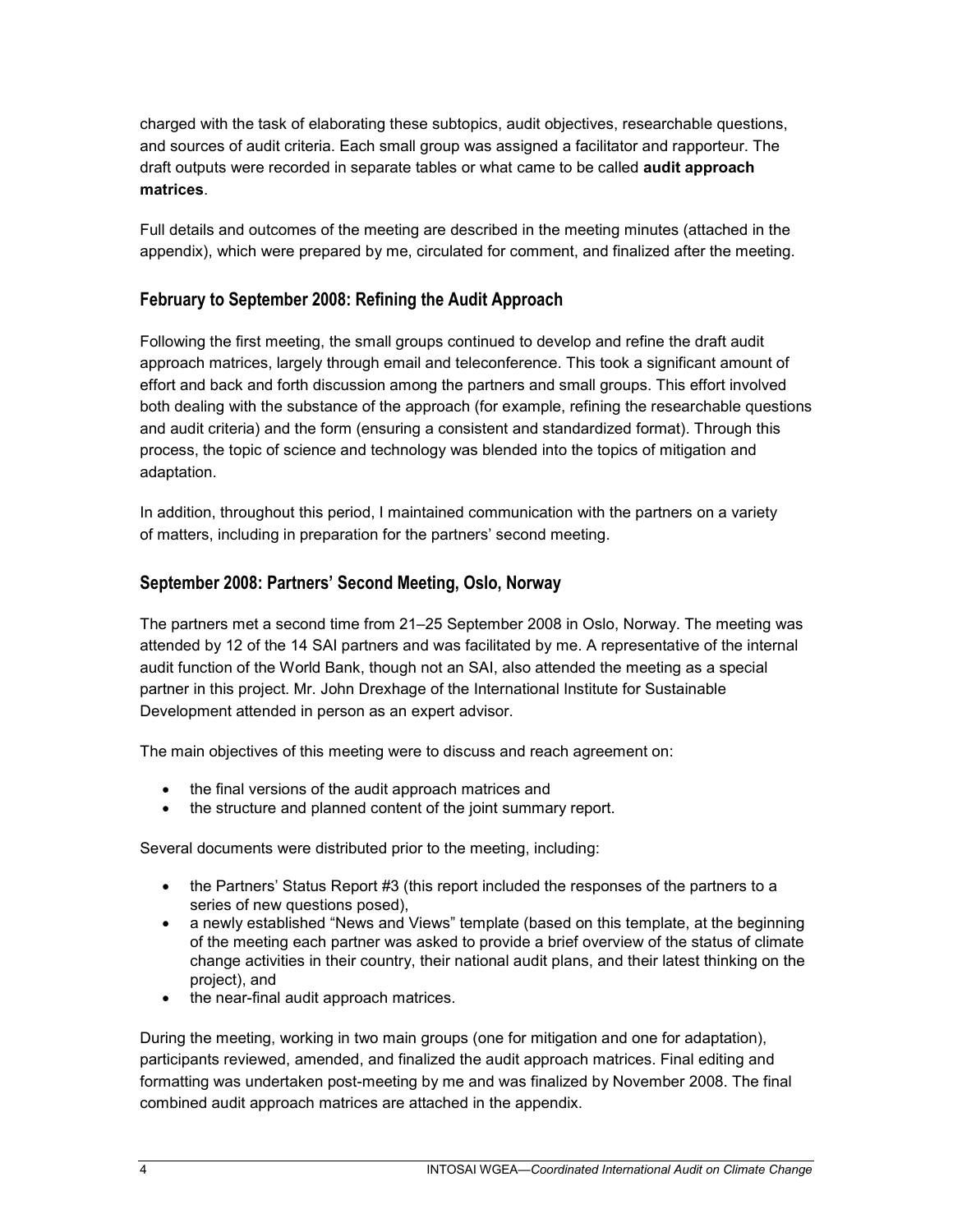The partners also reached agreement on the numerous details concerning our vision for the joint summary report, including its contents, format, and style. It was envisioned that the report would include a mix of background data, summarized audit observations, high-level messages, case studies, and audit abstracts. In order to pave the way for future success and the crafting of the report, a number of subcommittees were assigned to complete various tasks over the period of implementation and to help share the workload. These subcommittees related to:

- report drafting
- case studies
- comparative (background) data
- audit abstracts
- expert review and validation
- perspectives of developing countries
- communications

At the close of the meeting, the partners agreed on the most important success factors for the duration of the project, namely:

- cooperation
- commitment
- communication
- staying on track

All meeting outcomes were captured in the partners' second meeting minutes, which are attached in the appendix.

### Implementation Phase

#### **October 2008 to December 2009**

Fall 2008 was a period of transition from the project's planning phase to the implementation phase. Implementation in this context refers to the individual SAIs undertaking their national audits. As noted earlier, the audit approach matrices served to help the individual SAI partners plan their respective national audits.

The matrices were also intended as the foundation for the joint summary report. To this end, the matrices were reformatted and sent to all SAI partners with a request to indicate their planned audit coverage. This allowed me to keep track of how individual SAIs intended to address the audit objectives and researchable questions and to compile an overall matrix of planned audit coverage. The final SAI coverage of combined matrices received as of February 2009 is attached in the appendix.

During the partners' first meeting in January 2008, partners had agreed that a formal memorandum of understanding (MOU) between the participating SAIs was not necessary. In the absence of such an MOU, as the project entered the implementation phase, I felt it was appropriate to engage heads of institutions in the process and to reinforce their commitment to the project. To this end, a high-level cooperation framework (a summary of the project, based on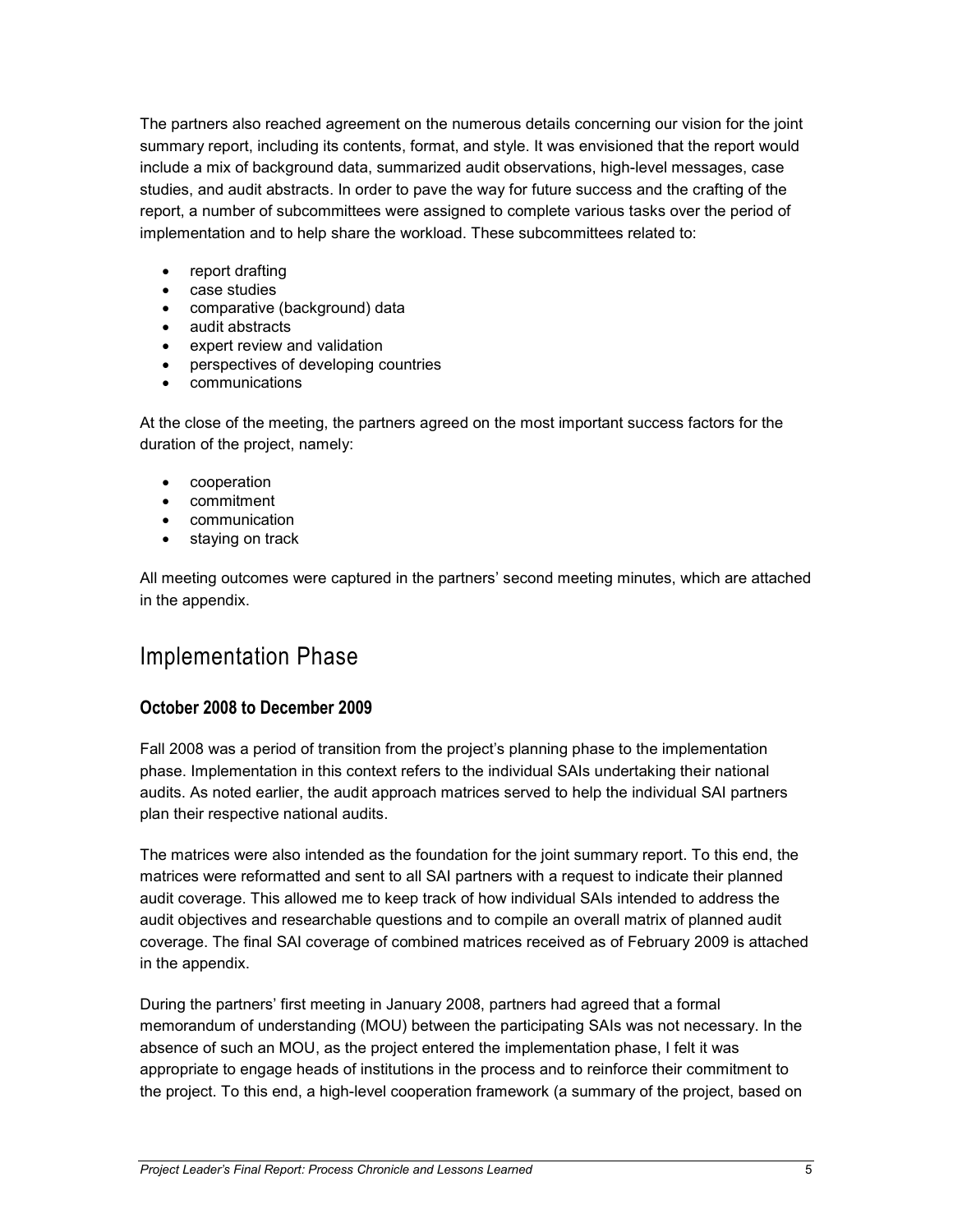the agreements reached to date) was sent from the Auditor General of Canada and the Auditor General of Estonia to each of the other heads of SAIs. The cooperation framework and an example of the letter are attached in the appendix.

As the project entered the implementation phase, in lieu of a planned face-to-face meeting, the partners agreed that it was important to maintain active communication. To this end, a quarterly report template (attached in the appendix) was prepared and partners were asked to complete and circulate the report at the end of each quarter. The consistency of use of this template was mixed. In addition to the use of this form, regular email communication took place.

### Reporting Phase

The drafting of the joint summary report started in February 2010 and was an iterative process involving many steps and participants. It involved a significant level of effort by all SAIs, especially SAI Canada as both Project Leader and the lead for report production. The broad process outline, the role of various partners, and the report form and structure had been previously developed and agreed to at the partners' second meeting. Draft versions of the joint summary report are not included in this Project Leader's report.

#### **January to February 2010: Assembling the Findings**

To get the report drafting process started, partner SAIs were asked to provide two main inputs. First, each was asked to fill in their answers to the audit objectives and researchable questions contained in the audit approach matrices. These answers were assembled into a user-friendly format by SAI Canada (Ms. Sylvie Marchand), which also analyzed the responses to identify common emerging messages. These answers were considered the raw ingredients for the audit observations in the report. These synthesis documents (covering mitigation and adaptation) are attached in the appendix.

Second, each SAI was asked to identify the top five messages emerging from its own audit work. These top five messages were also analyzed by SAI Canada and compiled into a synthesis that would ultimately be used in formulating the overall messages in the report.

Concurrent to this process, three subcommittees (as established at the partners' second meeting) were collecting information from the partner SAIs regarding (1) potential case studies, (2) audit abstracts, and (3) comparative data. Each of these activities entailed considerable work on the part of the subcommittees and the SAIs and each of these three pieces of information was revised over the report drafting phase and ultimately incorporated into the final report.

For example, collection of comparative data (led by SAI United States) involved extensive research in authoritative third-party sources regarding such issues as greenhouse gas emissions and the impacts of climate change. Tasks involved for the audit abstracts subcommittee (led by SAI Finland) included establishing a standardized template, soliciting abstracts from each of the partners, and reviewing and providing feedback to the authors to ensure consistency of detail and presentation. The subcommittee also took it upon itself to review the common themes and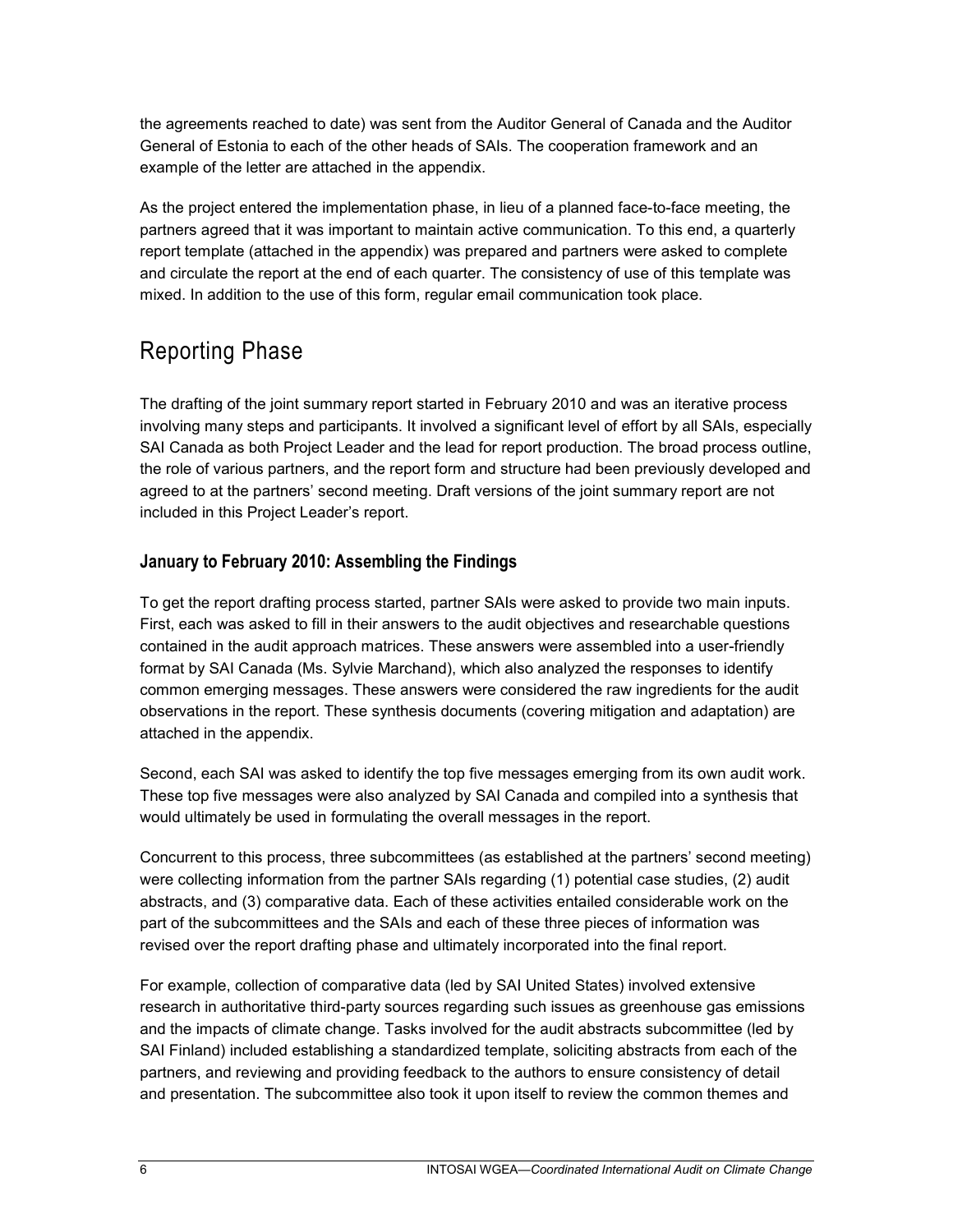messages emerging from the abstracts and these were used as inputs in the report drafting process.

The case study subcommittee (led by SAI Brazil) had an especially challenging task as both the purpose and content of the cases evolved as the report messages and observations became clearer over time. The initial idea, agreed at the Oslo meeting, was to present examples of good practices but these proved difficult to find. Moreover, it was felt that to make the text more lively and interesting, a different style of case study was needed. The final inclusion of case studies in the report was only successfully achieved during the partners' third meeting in Athens. The process was conducted concurrently with the development of the report, when it was possible to properly fit the case studies into the text and to make the necessary adjustments to their content.

The report drafting subcommittee played a pivotal role in the development of the report, beginning with a meeting held in Tanzania in February 2010. The main product from this meeting was a detailed and annotated table of contents and report structure that was the foundation for the balance of the drafting process. But this product belies the complexity of the challenge the drafting committee faced: It took considerable time and creative thinking to sort through the various report "ingredients"—audit observations, high-level messages, case studies, and comparative data—and to fashion them into a coherent whole. At this meeting, responsibility for detailed writing and elaboration of the various report sections was delegated by me to individuals on the drafting committee. Their efforts were indispensable to the project's final success.

SAI Canada took the lead in overall coordination of the joint summary report and over the next several months, numerous draft versions of the report were prepared and revised, based on comments received from the partner SAIs. A near-final version of the report was the basis for the partners' third full face-to-face meeting.

#### **June 2010: Partners' Third Meeting, Athens, Greece**

Originally, the partners had planned to meet in April 2010; however, this meeting was cancelled due to the volcanic ash air traffic disruptions in Europe at that time. The meeting was instead held in June. The primary purpose of this meeting was to finalize, in its entirety, the near-final joint summary report. This was an intensive and iterative task that involved considerable discussion and editing in small groups and in plenary. At this meeting, partners agreed on the process, timelines, and roles to finalize and obtain sign-off of the final report. The partners also discussed lessons learned (see Section 2 of this report).

#### **July to October 2010: Finalizing the Joint Summary Report and Supporting External Communications**

Finalizing the report over this period also proved to be an exhaustive process under the lead of SAI Canada (Mr. George Stuetz). Several versions of the report were circulated for review and comment, paying attention to the smallest of details and seeking consensus from all partners. In addition, the report was professionally edited several times by the SAI Canada communications team and the report's layout and graphic design was finalized.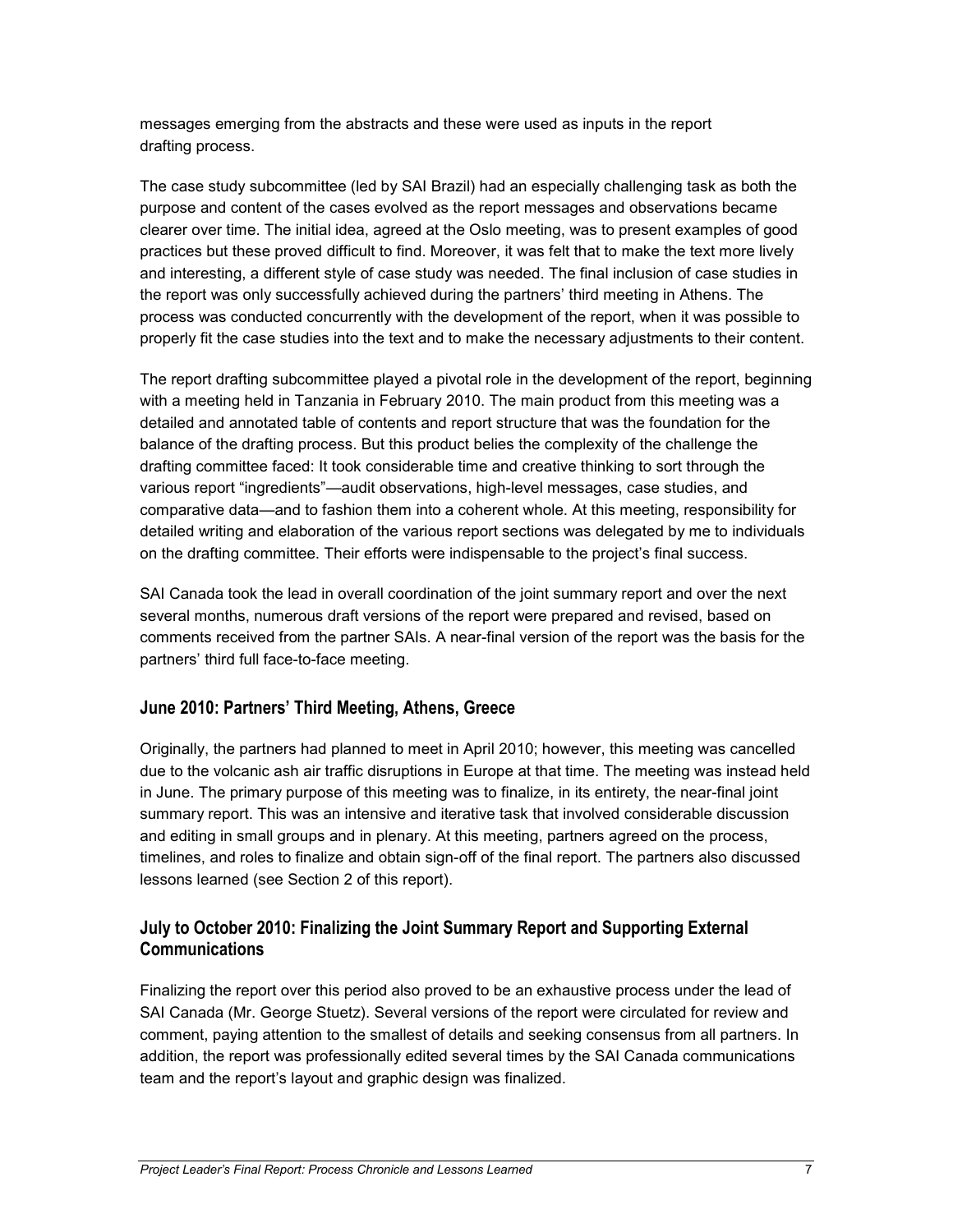To ensure that a product was free of errors, the quality assurance process for this report included the following:

- All of the project's partners were responsible for ensuring that information throughout the report that related to their SAI was correct. This included all information where the SAI was directly mentioned (for example, in case studies, abstracts, and exhibits), and SAI specific information including names and titles of participants. This also included all information where the SAI was indirectly mentioned, for example, "Two SAIs, despite their governments having plans in place, have concluded that their countries' Kyoto target will not be met" (p. 36). All partners were reminded of this obligation when the drafts were sent out.
- For information not specifically pertaining to their SAIs, all of the project's partners were responsible for commenting on the accuracy of the general and summary information. Many of the partners conducted reviews of the sources of some of the information and provided feedback with corrections and references where changes were required. All partners were reminded of this obligation when the drafts were sent out.
- Sources for the general information contained in the report were reviewed by SAI Canada(information contained in the introduction, including exhibits 1 and 2; the glossary; and project methodology). The executive summary was reviewed to ensure a match with the information contained in the section containing the summarized findings and case studies. Copyright permissions were acquired where required.
- The final draft was reviewed and commented on by two outside experts with a significant background and knowledge of climate change and the related international treaties. No significant issues were identified but some suggestions for improvement were given and addressed by the partners.
- Written approvals from all 14 SAIs were received prior to the report being sent to the printer.

The final report was released at XX INCOSAI in November 2010 in South Africa. The release of the report was supported by a detailed communication strategy that was led and managed by SAI United Kingdom. This strategy was developed and discussed over the course of several meetings and email exchanges. A draft of this communication plan is attached in the appendix.

### 2. Lessons Learned: Perspectives of the Partners

As described in Section 1, the successful conclusion of this project required the sustained attention and effort of many people over a long period of time. It is evident that while undertaking collaborative work can produce many benefits, it also comes at a cost—of time, effort, and financial resources—for all participants, especially the lead organization.

At the partners' third meeting in Athens, participants were asked to provide their perspective on the lessons learned in this project in terms of things that worked as well as things that could be improved. This list was circulated after the meeting and all were invited to add or refine. Set out below are the key messages, annotated by me.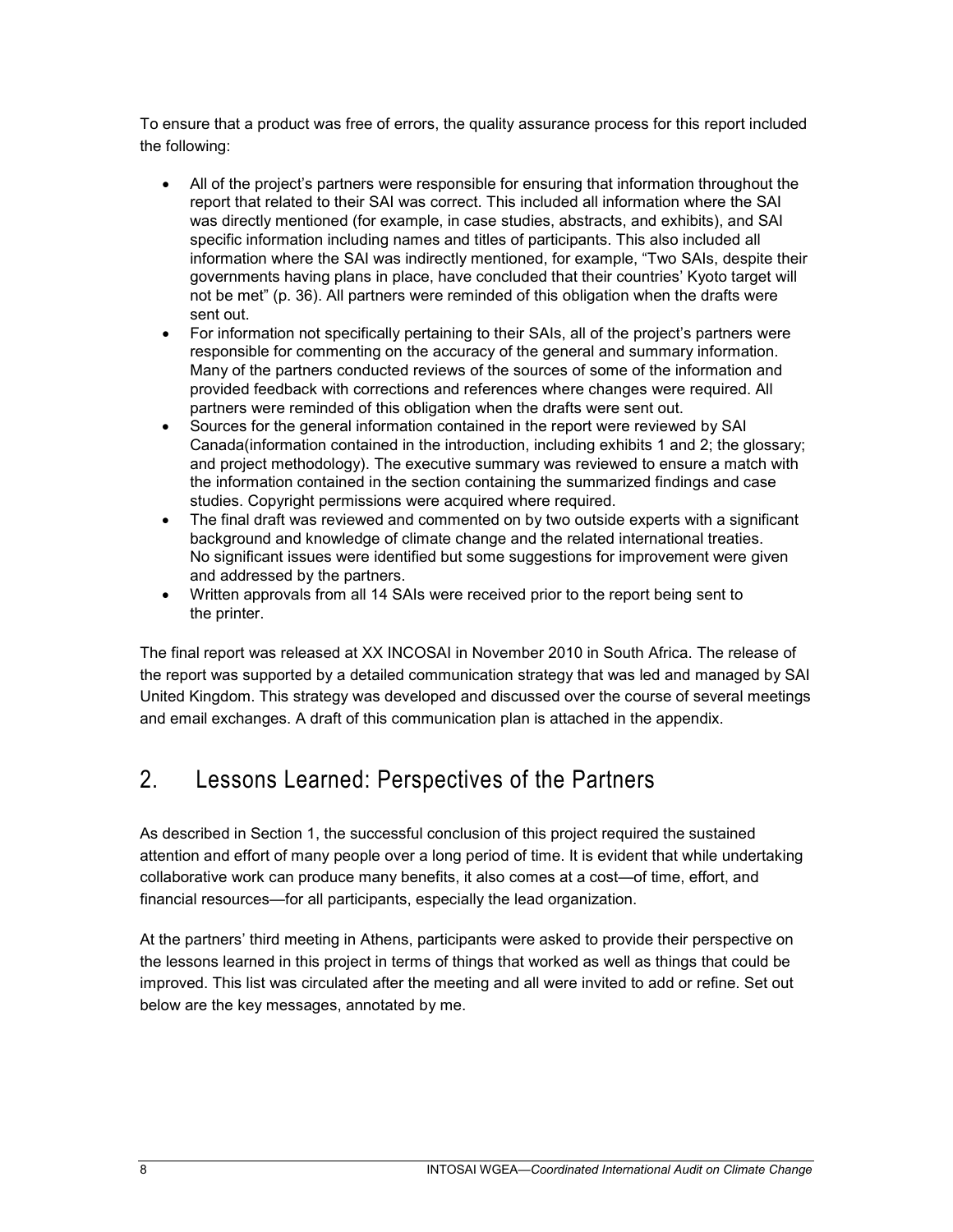### Things that Worked

**Upfront planning.** We took the time upfront to do the necessary planning and the planning was done as a group. There was clarity of roles, tasks, and process from early on. The WGEA guide *Cooperation Between SAIs: Tips and Examples for Cooperative Audits* is a useful starting point and excellent framework when planning such a project.

**Face-to-face interactions.** The face-to-face meeting held in the initial stage of the process was essential to develop a good plan. Face-to-face meetings from beginning to end were mission critical. Field trips and social events were important for team building.

**Skilled personnel.** The role of the Project Leader is important for the entire project and having a strong leader is critical. The project benefitted from strong and skilled facilitators, the core drafting team, and final editing. In the final stages of drafting the report, having one person with good knowledge and oversight to pull everything together was critical.

**Project schedule.** Developing and adhering to a schedule was helpful for internal budgeting and planning attendance at meetings and participants' availability.

**Flexibility.** The flexibility for SAIs to choose from a menu of options was important. The matrix with several questions gave SAIs flexibilities as it was designed to accommodate their different mandates. The matrices helped to find common ground in relation to findings and challenges.

**Commitment and communication.** Communication with heads of SAIs to ensure their ongoing support was important. The personal commitment to the project from the whole group was a key success factor. The commitment to share the workload helped to progress the project, to give each SAI a sense of contribution, and to create a necessary ownership for all. The partners' status reports were useful as a communication tool.

**Sharing knowledge.** The project has helped the auditors from several SAIs to improve their skills and knowledge. The project helped SAIs to acquire more knowledge through establishing networks and through formal and informal discussions over the course of the collaboration. Developing contacts and resources with other SAIs helped to improve national work.

**Having fun:** It has been fun! Social activities and excursions helped to build team spirit.

### Things that Could Be Improved

**Drafting the report.** Earlier face-to-face conversation about key messages and how to convey them in the report could have been useful to the drafting process. Earlier identification of common coverage of audit topics could have helped to address them in more detail. As well, agreeing early on the on the audience for the joint report is crucial, so that the project scope and work is focused and understood. In the end, the report was intended for multiple audiences. The stage of audit preparation was longer than the reporting phase. There should have been more time dedicated to the national reporting and joint reporting. More national audits could have been translated into English to facilitate the group's work.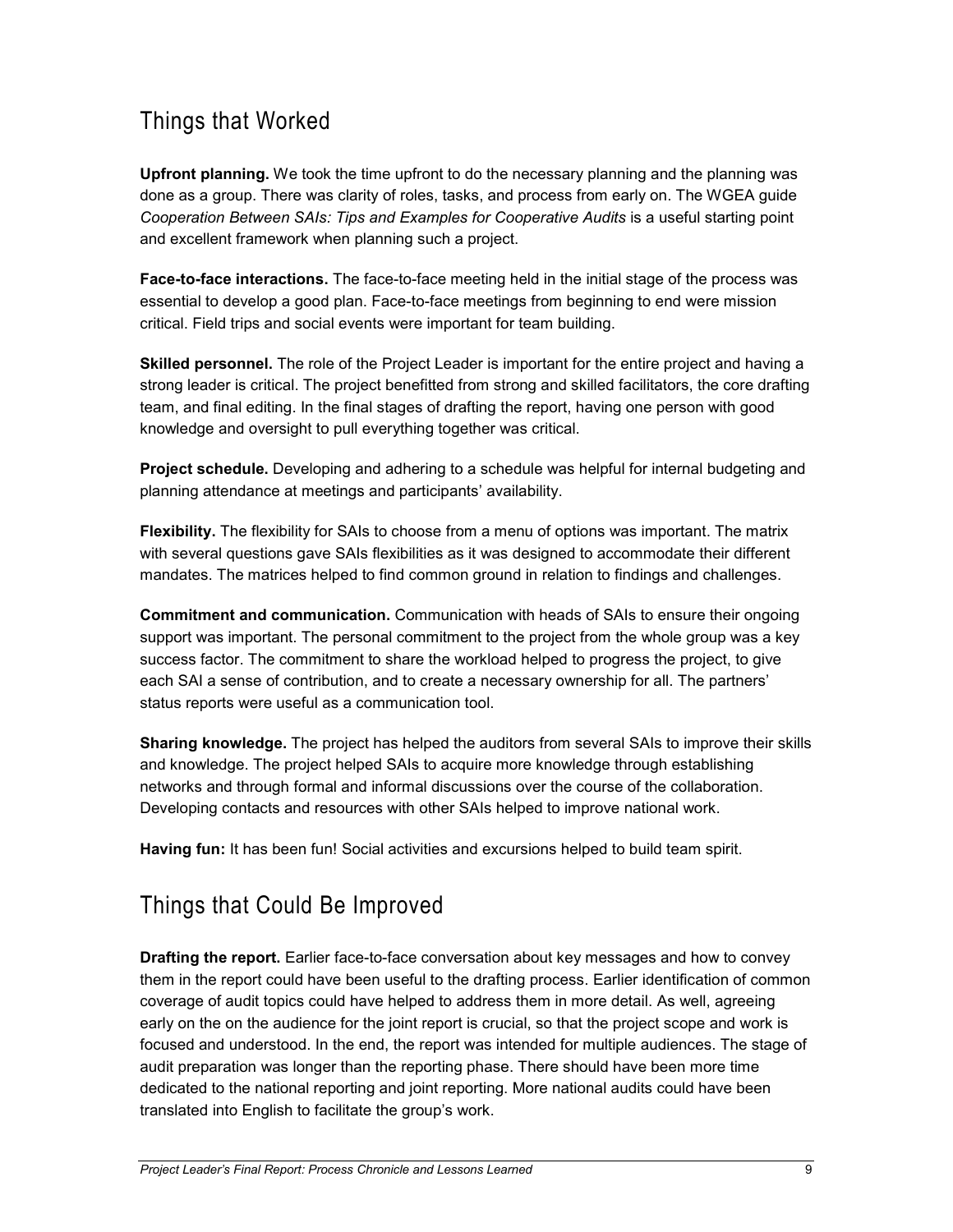**Audit approach matrices.** The use of a menu of options in the audit approach has limitations. In such a voluntary setting, it is important to encourage (and give) extra effort to ensure coverage. The fact the matrices gave so many options for participating SAIs made it more difficult to write the joint summary report, especially to find common observations and messages. Also, more thought could have been put into thinking through how the answers to the questions in the matrices would be used in the final report. This includes having a common set of agreed terminology. Completion of the audit matrices took a lot of effort. Narrowing the scope at the front end may have added focus.

**Ongoing communications.** More commitment to regular, necessary, and agreed-to communication within the group would have been helpful. Some SAIs were more committed to active communication than others. The group could have considered alternative communication tools to emails and letters, such as a web page and electronic networks, and done more to try to maximize more personal cross-team engagement.

**Ensuring continuity.** SAIs need to plan for the unexpected and to ensure continuity over the long term, especially as related to team resources (for example, as people change jobs). In addition, changes in personnel can impact the project overall as new people come into the project and others leave.

**Level of effort required.** Participating in a collaborative undertaking carries a high transaction cost. Communicating honestly with senior management about the level of resources and time is required in order to participate in such a project. It is important to make management understand that the project is part of the job, not just an additional task to save for after-hours. SAIs must commit to attending all meetings and to doing their fair share of the workload.

**External organizations.** Getting external organizations involved and engaged in the project proved to be challenging. When the audience for the joint summary report is not clear, senior management is less likely to commit to the project.

### 3. Perspectives of the Project Leader

Overall, I believe we achieved a breakthrough within the INTOSAI community; that is, together, we achieved results that are simply without precedent. The foregoing section captured lessons learned from the perspective of the participants. This section provides some additional reflections and lessons learned from my perspective. Although I support the lessons learned from the perspective of the project participants, as the overall leader, coordinator, and facilitator of the process, I have a different vantage point on how the process worked.

**A framework for front-end planning.** The WGEA publication *Cooperation Between SAIs*: *Tips and Examples for Cooperative Audits* proved to be an essential planning tool, particularly at the front end of the project. It provides an easy structured way to organize discussions and decisions. This project reinforced the conventional wisdom that it is crucial to be clear on common purpose and common ground early in the project; it is essential to spend the time to work out the details. Front-end planning must focus on the entire project and should begin with the end in mind.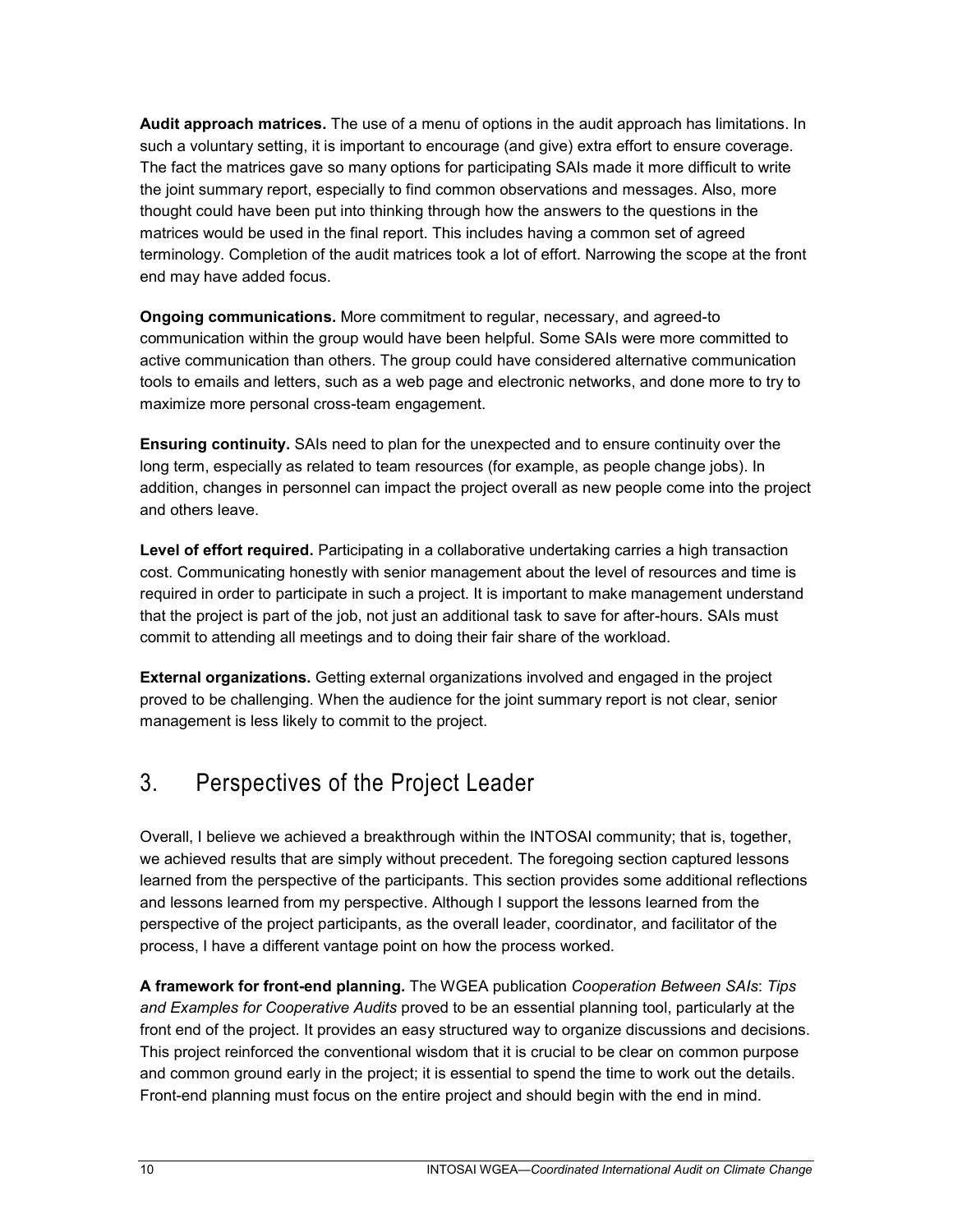**Trickle-down senior commitment from the Head of SAI.** Securing organizational commitment was crucial, especially considering the transaction costs of participating in collaborative efforts over the long haul. It is vital to maintain such commitment through the duration of the project. Although a formal Memorandum of Understanding was not used in this project, securing awareness and commitment from the respective heads of SAIs took place early in the process as well as formally, through the cooperation framework. Authority consistent with the organizational commitment needs to be transmitted to the project participants. When exchanging emails, and especially when attending meetings, the individual participants should be empowered by their organization to make decisions and commitments rather than having to check with their SAI. But this was not always the case.

**Partners, not participants.** Because participation in the project was voluntary, there was a risk that individual SAIs or their representatives would not feel a sense of obligation or belonging to the project. No one can be forced to volunteer! For this reason, I decided to use the term "partners" instead of "participants" when referring to the SAIs and the term "partnership" when referring to the project as a whole. I believe that this helped to reinforce our interdependence; that is, the idea that the project's success depended on the collective effort of all SAIs.

**Transparent communication.** Communicate! Communicate! Communicate! is the number one tip in the WGEA *Cooperation Between SAIs: Tips and Examples for Cooperative Audits* publication and was reinforced in this project. I would add to that the importance of transparent communications. Through the course of this project, all emails, status reports, quarterly updates, and comments on drafts were shared with all partners and participants. I believe this served to reinforce our mutual accountability and awareness.

**Sharing the workload.** Philosophically, sharing the workload serves to reinforce a sense of belonging and joint ownership. But the mandatory sharing of the workload was a matter of practicality: There was simply too much work to do and too many activities to leave it all to one SAI or group of SAIs. Sharing the workload occurred during and after meetings; for example, in the development of the audit approach matrices by small cluster groups. Sharing the workload became especially important as the project moved into the reporting and communicating phases. For the joint summary report, all partners were required to support one or more of the subcommittees described in the first section. Membership and leadership of the subcommittees was determined by me, based on my assessment of the nature of the tasks and required skills.

**Pros and cons to a prescriptive versus flexible approach to collaboration.** The form of our cooperation was an explicit topic of conversation at the partners' first meeting. It was decided by the partners that a prescriptive approach simply would not have worked in this case given the diversity of SAI mandates and country climate change priorities. As noted in the previous, a flexible approach was beneficial for the SAIs. But it clearly created challenges at the reporting phase: for some topics there was not a critical mass of observations to support summarized findings. The key to the flexible approach is to find the lowest common denominator and focus.

**Dealing with stragglers.** It is perhaps natural in such a large group of partners (14) that some will contribute more than others. In this project, all partners made significant contributions. There were instances throughout this project where some partners did not meet the timelines requested for input and comments (largely due to competing office priorities), particularly during the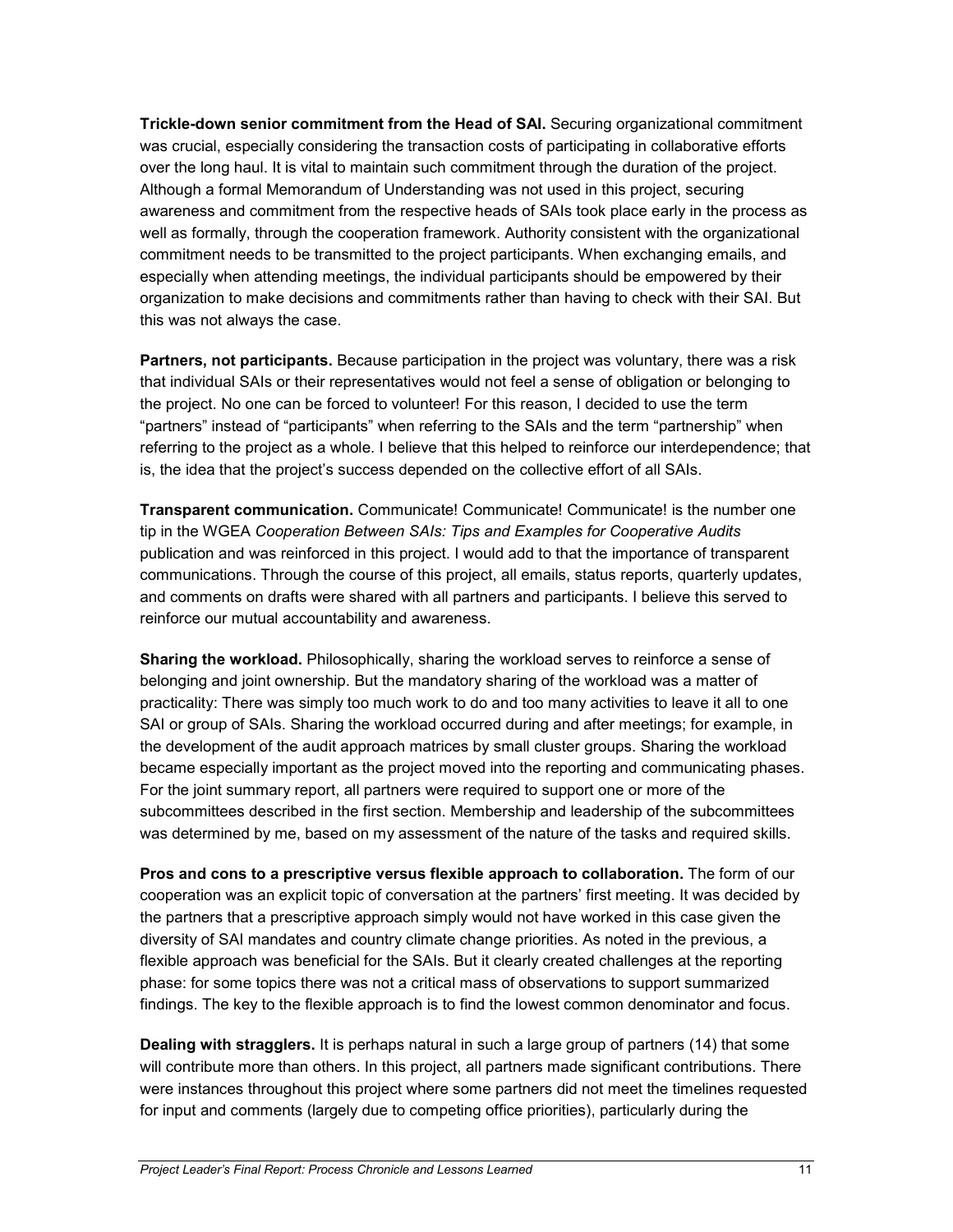reporting phase. It was a challenge for me to balance giving a "pat on the back" with a "kick in the behind" when communicating openly with partners. In hindsight, we should have paid more attention to (1) identifying those points in the process where a lack of timely participation by individual SAIs could impact the overall project and (2) discussing as a group how to deal with the situation.

**Implications for the Project Leader organization.** SAI Canada had a dual role in this project, both as leader and as a partner/participant. In the previous section, participants reflected on the importance of clearly understanding the costs of participating in such a collaboration. Ditto for the individual and organizational position of the Project Leader. It is a huge amount of effort, requiring different sub-roles and skills, that must be sustained over a long period of time. Although I had sustained support from the SAI Canada leadership, there was a requirement to draw on other people and skills to support me, including for administrative and professional tasks. In hindsight, more attention to the breadth of this effort and establishment of an internal team to support it would have been beneficial.

In addition, though not deliberate at the outset, it proved beneficial to me to split the role of Project Leader from project participant within SAI Canada. This allowed me to treat SAI Canada as I would any other partner.

## Conclusion

From giraffes, chameleons and velvet monkeys to the Gods of Athens, it has been quite a journey together. With the release of both our joint report and this report, I am reminded of the famous words of Norway's Colonel Birger Eriksen at the commencement of the 1940 Battle of Drøbak Sound, when he said "Either I will be decorated, or I will be court-martialed. **Fire!"**

John Reed Project Leader Office of the Auditor General of Canada November 2010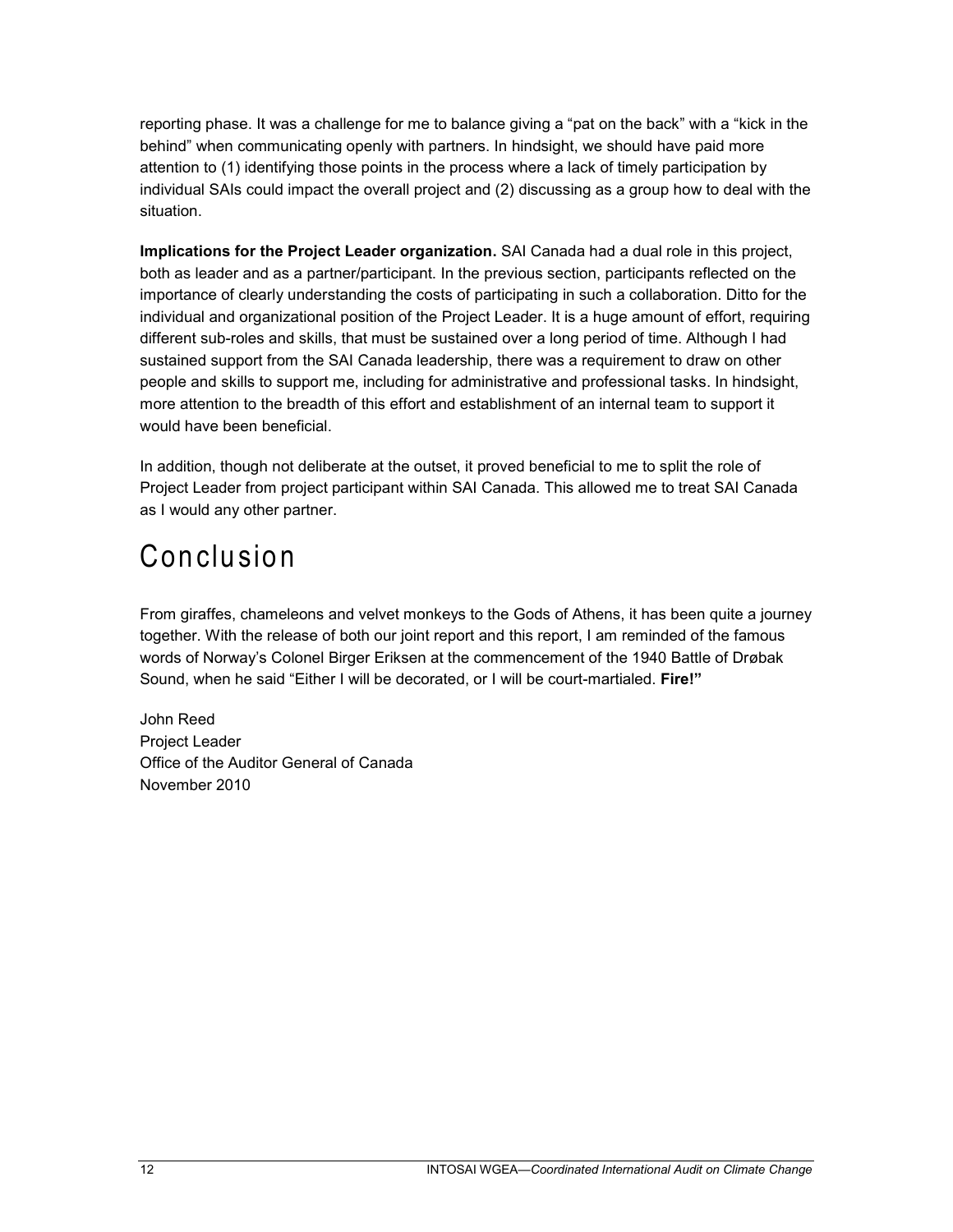## Appendix—Key Documents Used in the Process